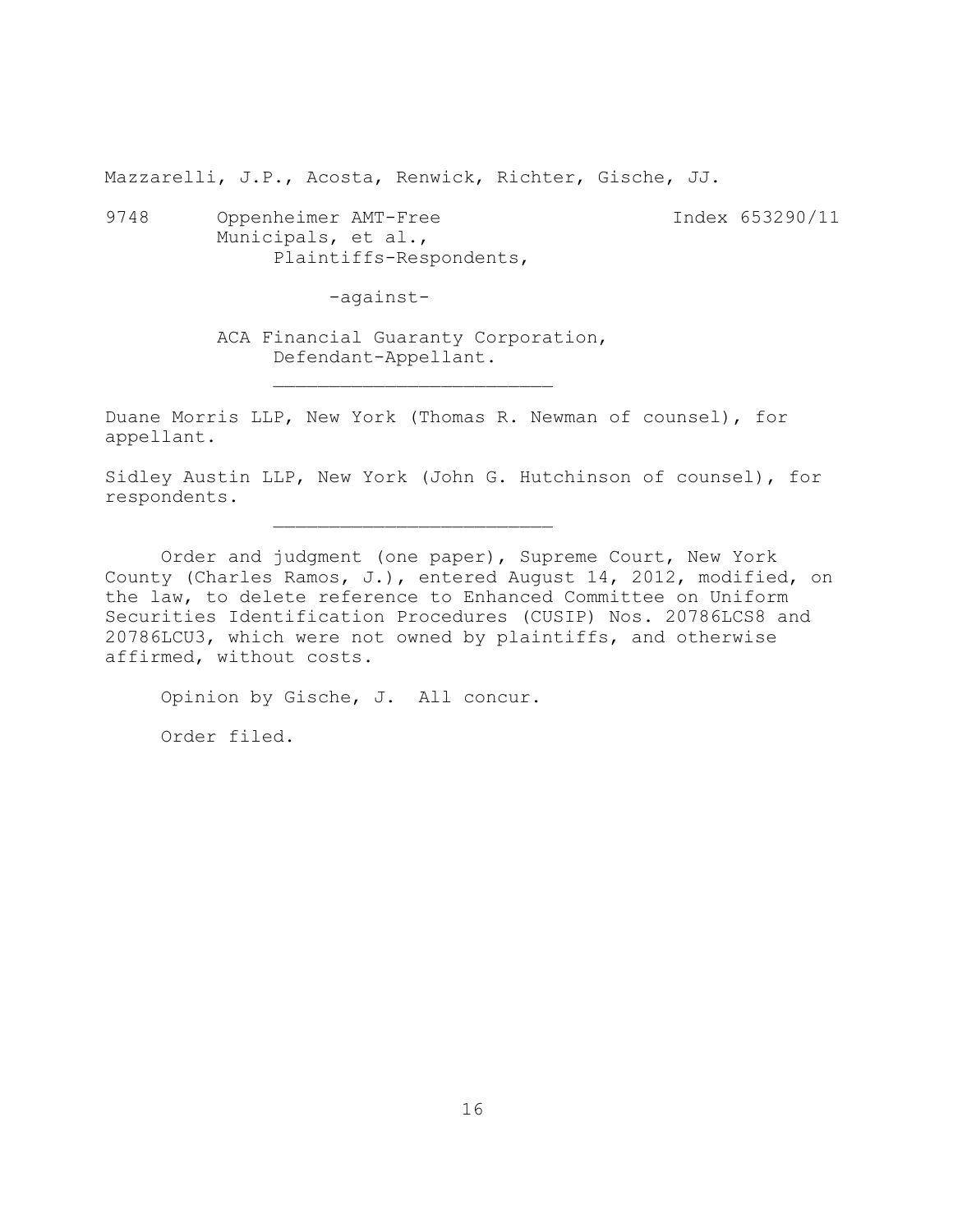SUPREME COURT, APPELLATE DIVISION, FIRST DEPARTMENT,

Angela M. Mazzarelli, J.P. Rolando T. Acosta Dianne T. Renwick Rosalyn H. Richter Judith J. Gische, JJ.

 9748 Index 653290/11

 $X$ 

Oppenheimer AMT-Free Municipals, et al., Plaintiffs-Respondents,

-against-

ACA Financial Guaranty Corporation, Defendant-Appellant.

 $\mathbf x$ 

Defendant appeals from an order and judgment (one paper) of the Supreme Court, New York County (Charles Ramos, J.), entered August 14, 2012, which denied its motion for summary judgment seeking a declaration that it was not obligated to provide coverage under the terms of the financial guaranty insurance policies it issued, and granted plaintiffs' cross motion for summary judgment declaring that defendant was required to provide coverage.

> Duane Morris LLP, New York (Thomas R. Newman, Cameron MacRae III, Hugh T. McCormick and Nathan Abramowitz of counsel), for appellant.

> Sidley Austin LLP, New York (John G. Hutchinson, Lee S. Attanasio, John J. Lavelle and Benjamin J. Hoffart of counsel), for respondents.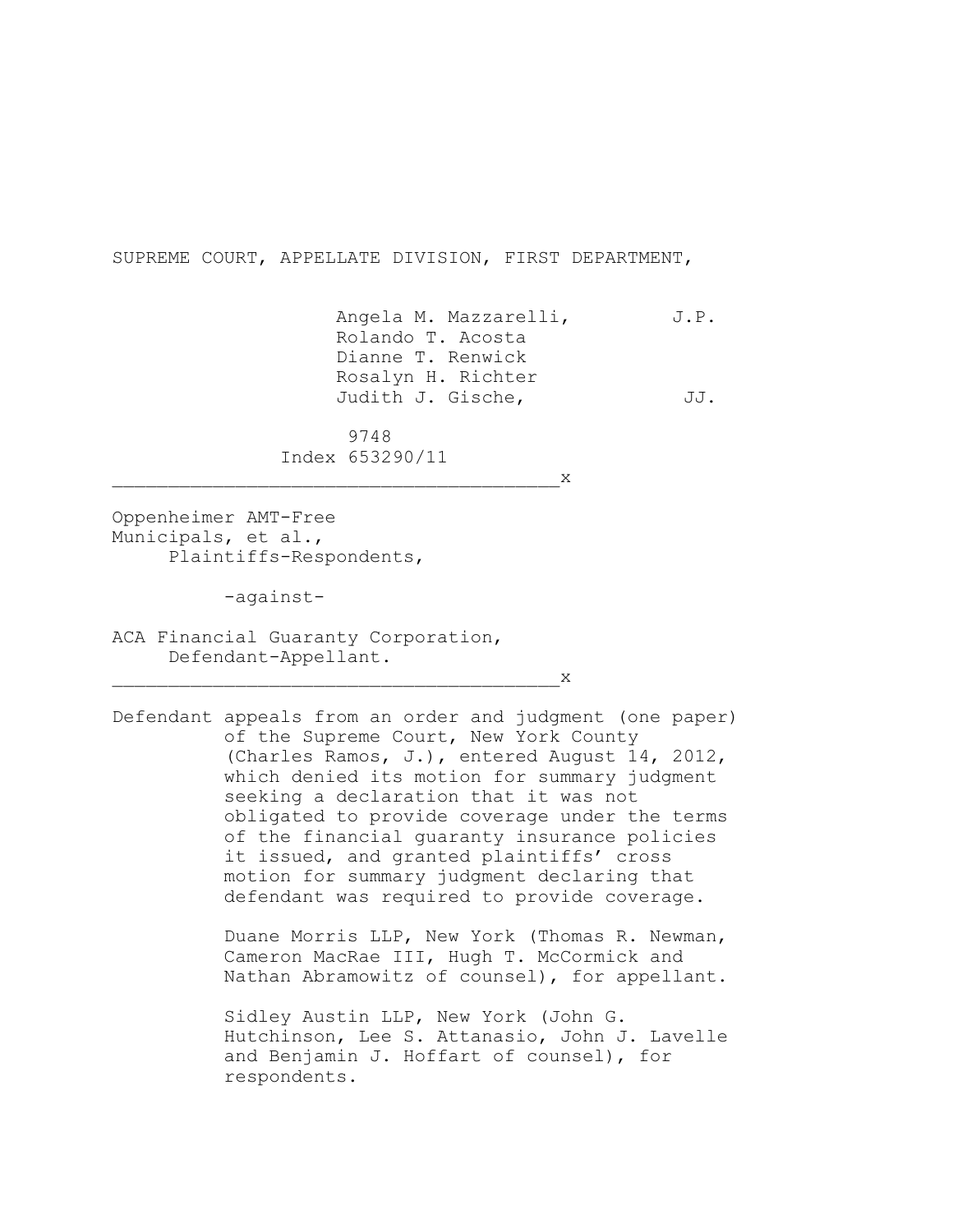GISCHE, J.

The underlying complaint seeks a declaration that defendant is still obligated to pay plaintiffs under certain insurance policies that guaranteed payment of municipal bonds when they matured in the event the issuing entity did not make the payment. Defendant seeks a declaration that it is relieved of liability for any further payment under the policies.

In February 1998, a public benefit corporation (issuer) issued and sold \$200,177,680 in municipal bonds to finance the extension of a toll road in Greenville, South Carolina (original bonds). The issuance was made in accordance with a February  $1$ , 1998 Master Indenture of Trust between the issuer and the First Union National Bank, as trustee (trust agreement). Under the trust agreement if the issuer files a voluntary petition in bankruptcy, it is an event of default which entitles a bond holder to pursue all its legal remedies.

In June 2001, defendant, a financial guaranty insurance company, issued a number of secondary market insurance policies to guaranty the issuer's timely payment of obligations under certain of the original bonds. The policies were subject to the terms of a November 3, 1997 custody agreement between First Trust of New York, National Association, a National Banking Association (custodian) and defendant. The individual policies were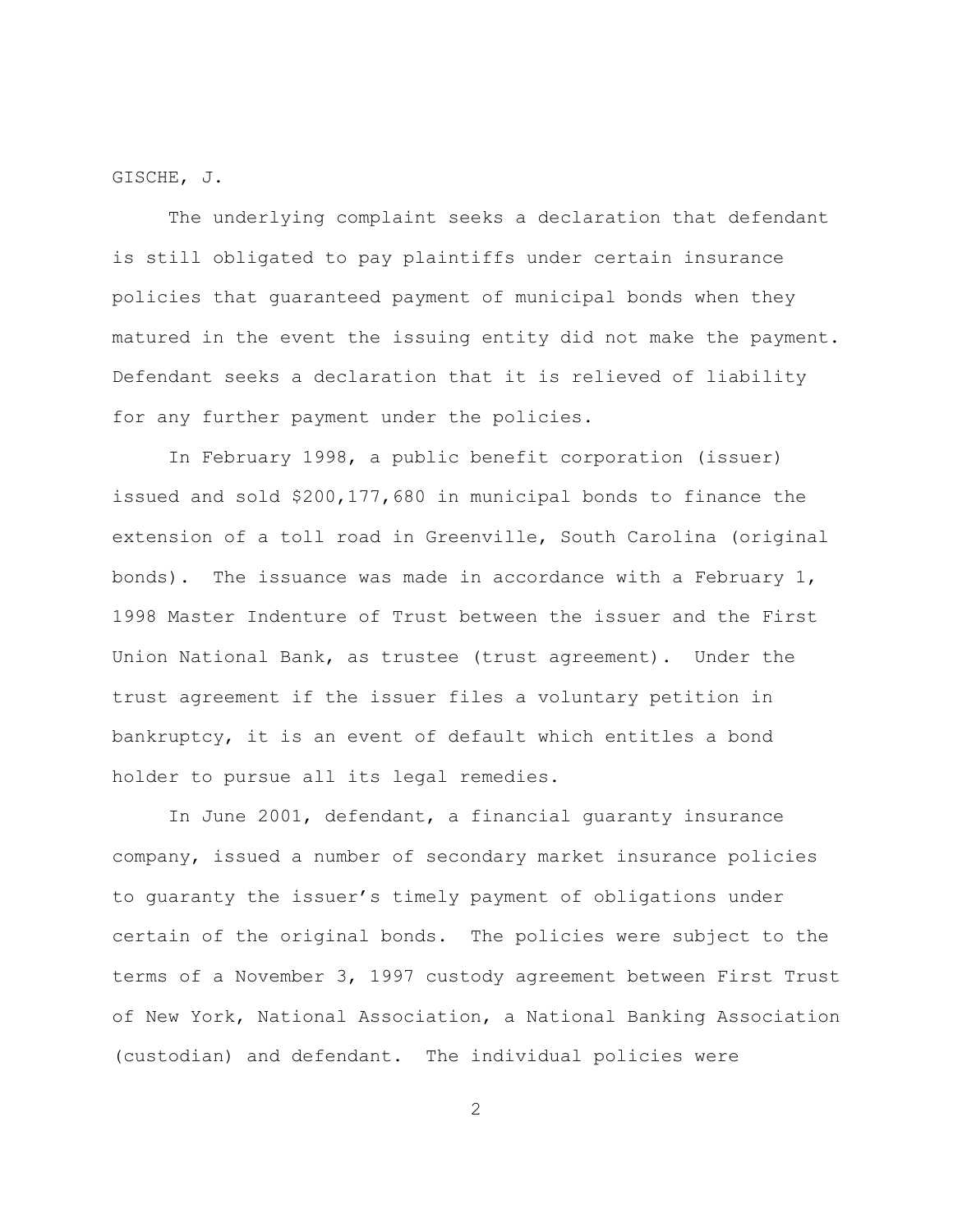evidenced by certificates of bond insurance (collectively CBIs) which "wrapped" the particular bond defendant was insuring. The purpose of the CBIs was to improve the marketability and perceived creditworthiness of the original bonds.

Each CBI contained identical provisions which, insofar as relevant here, provide that defendant would pay the custodian the amount due for payment resulting from the issuer's nonpayment of its obligations under the bonds. Nonpayment is defined as the "failure of the Issuer to have provided sufficient funds . . . for the payment in full of all principal and interest on any Due Date of Payment of an Obligation." In the event of the issuer's nonpayment, once defendant received a Notice of Nonpayment, it was obligated to pay the custodian the monies due under the bonds, less any partial payments made. The monies paid, however, were for the benefit of the bond holders who received payment from the custodian according to a proscribed mechanism. Upon defendant making payment, it would become fully subrogated to the rights of the bond holder.

CBIs are "noncancellable except in the event the holder or the Owner surrenders its interest in the Certificate of Bond Insurance or in the position . . . and waives its rights to receive payment from the Insurer under this policy pursuant to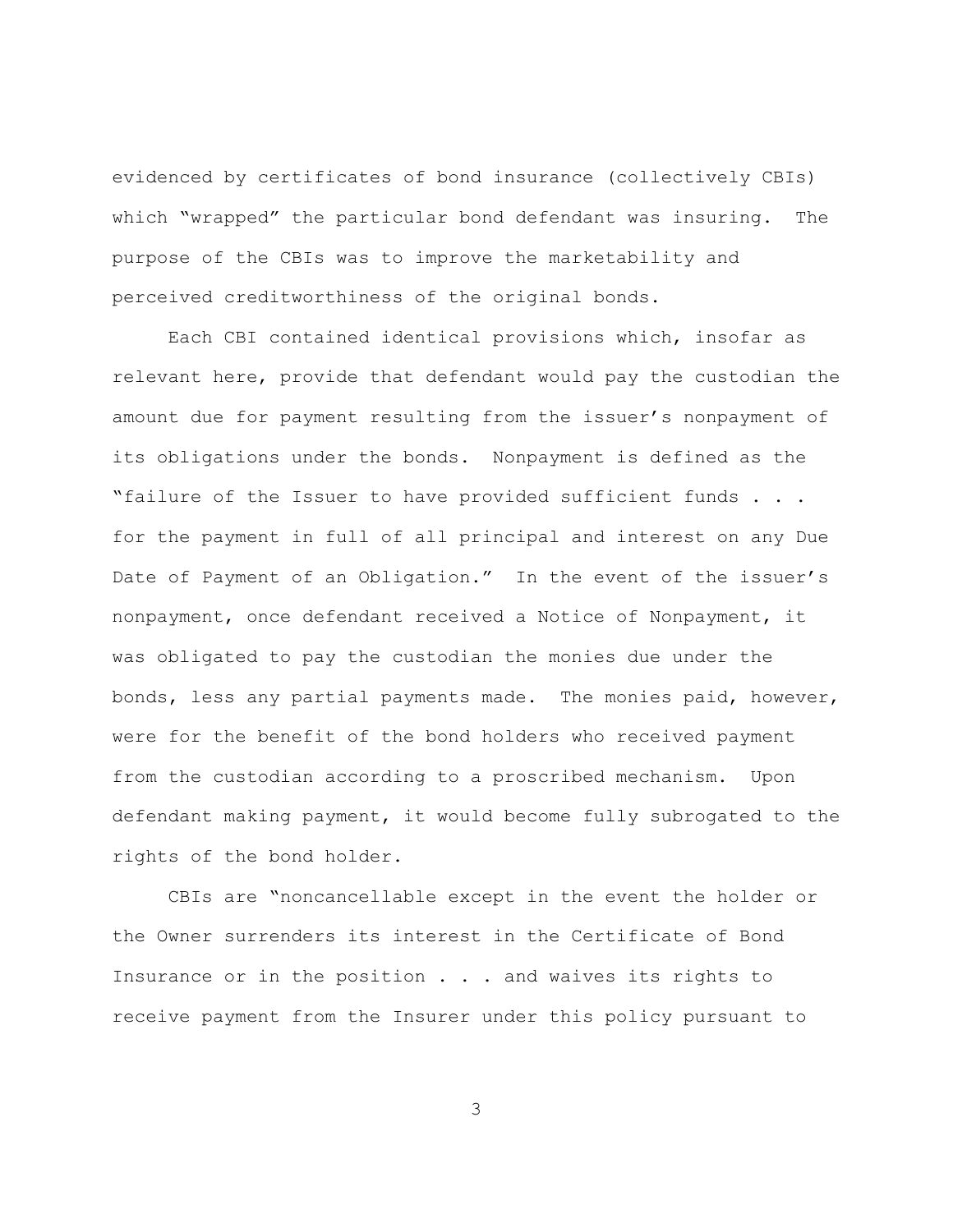Sections  $3.03(f)^1$  and  $4.06(b)$  of the Custody Agreement." The referenced custody agreement waiver of rights under the policy was a document required from a bond holder in order to collect monies from the custodian on account of an issuer's default.

Between 2003 and 2007, plaintiffs purchased, on the secondary market, a large amount (\$37.18 million par value) of the original bonds with corresponding CBIs. This litigation concerns 1998 Series B bonds identified by Committee on Uniform Security Identification Procedures (CUSIP) Nos. 20786LAQ4, 20786LAR2, 20786LAU5 and 20786LAW1, with Enhanced CUSIP Nos. 20786LCV1, 20786LCW9, 20786LCX7 and 20786LCY5. The Enhanced CUSIP identifies that each of the corresponding bonds is covered by a CBI.

The original bonds had maturity dates ranging from January 1, 2020 to January 1, 2026. They were zero coupon bonds, with interest accreting and paid at maturity, along with the principal. Although the court below issued a declaration with respect to Enhanced CUSIP Nos. 20786LCS8 and 20786LCU3, the parties agree that plaintiffs do not own or hold those underlying bonds.

The toll revenues received by the issuer were substantially

 $1$ The copies of the custody agreement provided in the record on appeal do not contain any Section 3.03.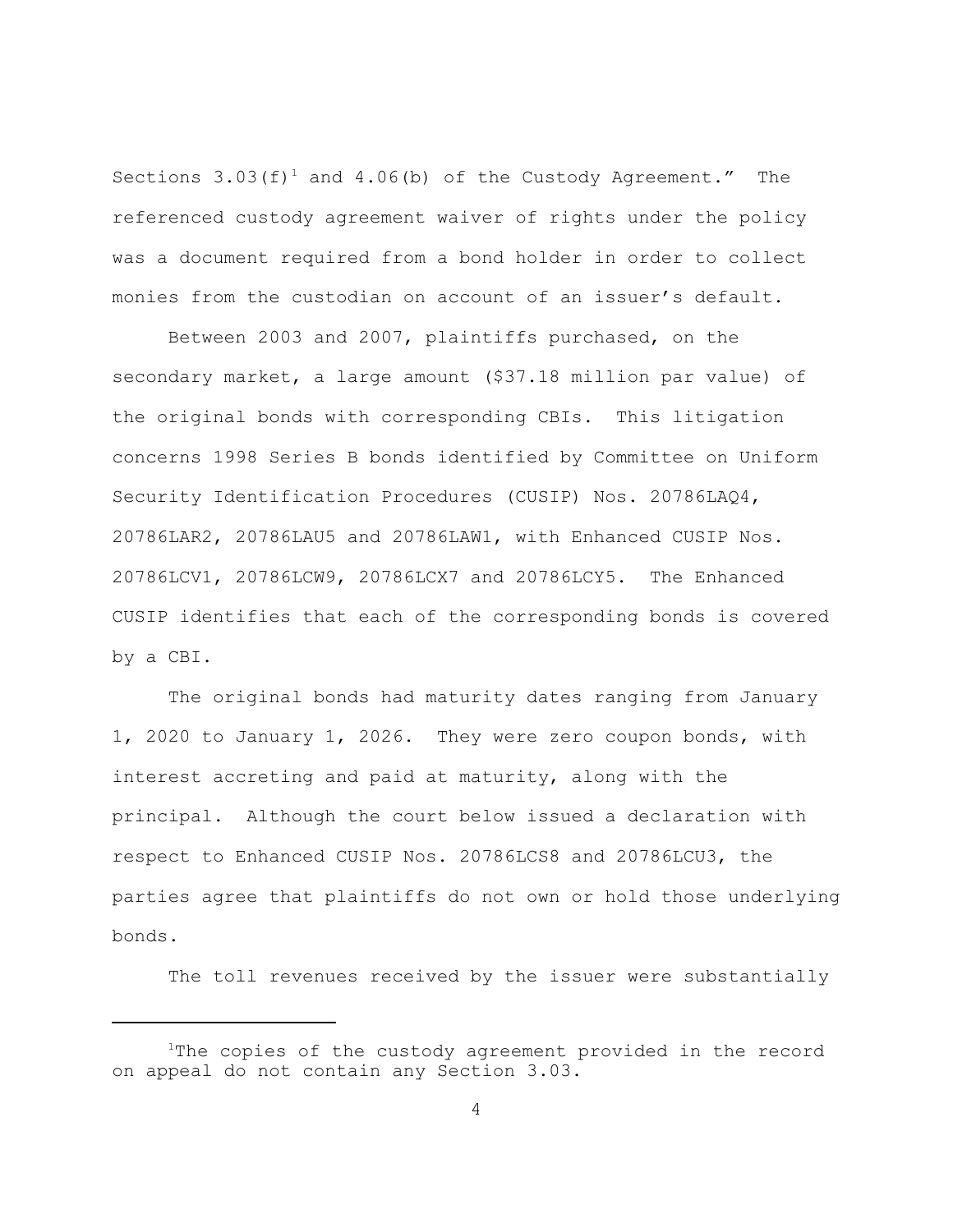less than projected and, on January 1, 2010, the issuer defaulted in making payments on certain of the outstanding original bonds, none of which were owned by plaintiffs. On June 24, 2010, however, the issuer filed for Chapter 9 bankruptcy protection, which allows insolvent municipalities to reorganize their debts. Defendant was listed in the petition as one of the creditors holding twenty (20) of the largest unsecured debts. It was a "special notice" party and filed a proof of claim on its own behalf. Defendant was aware of all of the proceedings in bankruptcy court.

The bankruptcy filing had the effect of accelerating the claims on the original bonds. The CBIs, however, have no parallel acceleration requirement, except at the sole option of defendant, which it did not exercise. This policy provision is consistent with Insurance Law §6905(a), which, as a protection for the insurer, provides that where payments on the insured bonds are accelerated for any reason, the guaranteed payments shall still be made when the payments were originally scheduled to come due, unless the insurer accelerates payment. While the parties disagree on whether defendant has any obligation at all to pay under the CBIs, plaintiffs concede that no payment is due until such time as payments would have been made by the issuer under the original bonds had no bankruptcy proceeding been filed.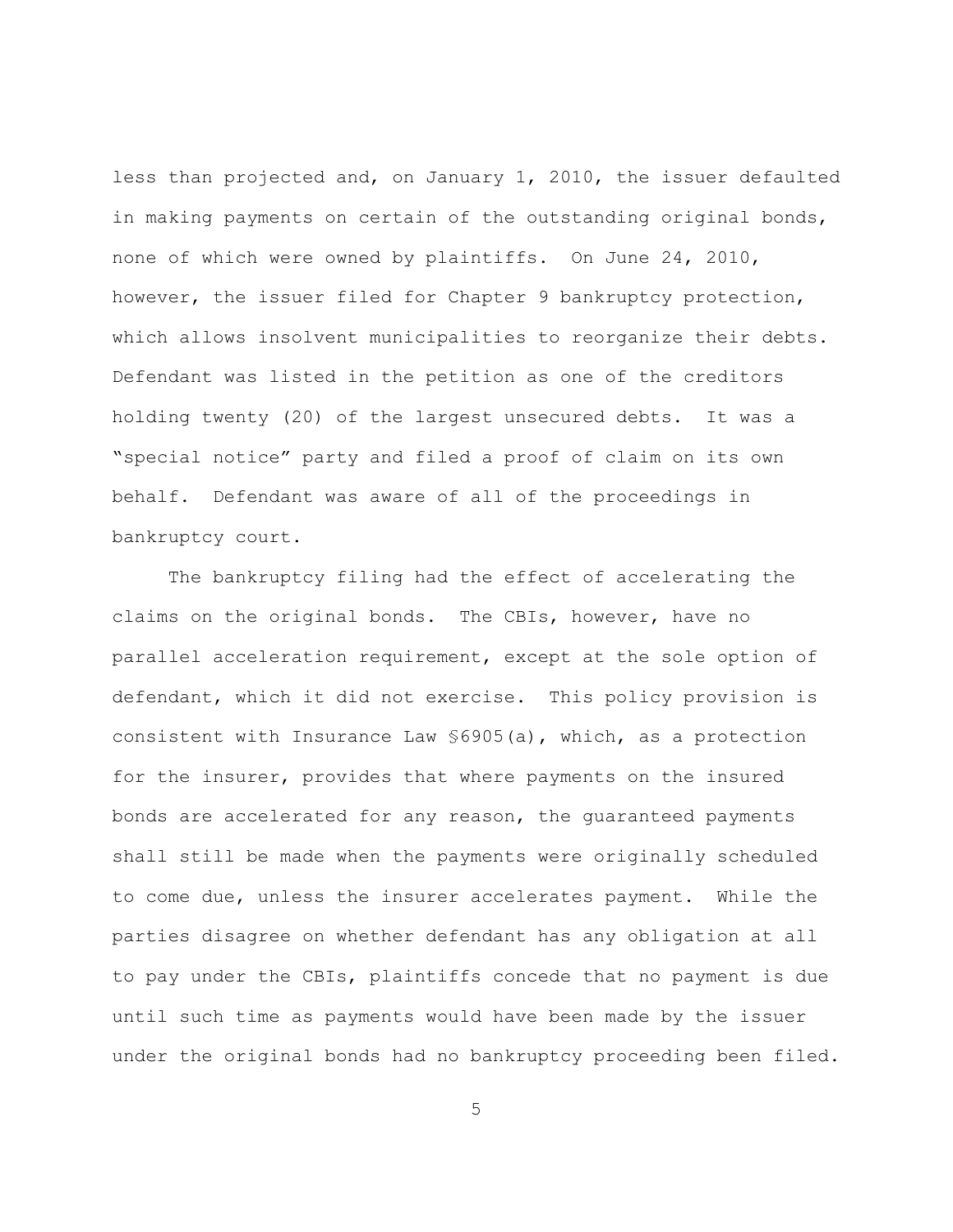As part of the bankruptcy, the issuer's bond offering was restructured in the manner set forth in the order entered April 1, 2011, Confirming Debtor's First Amended Plan (restructuring plan). The restructuring plan which, after notice, was voted on by the creditors, called for a mandatory exchange of the original bonds for new bonds and the consequent cancellation of the original bonds. The new bonds differ primarily from the old bonds in that the principal amount of the new bonds is reduced to \$150,150,650 (from \$200,177,680) and they have extended maturity dates. Among other differences between the old and new bonds are the remedies and protections in the event of default. The new bonds do not afford remedies for failure to make payments on Senior Subordinate Bonds unless there are no Senior bonds outstanding. As part of the restructuring, the holders of the original bonds are required to execute a general release in favor of the issuer. The release provisions neither expressly include nor exclude defendant.

Defendant acknowledges that it would have been contractually obligated to pay for any loss suffered by plaintiffs under the original bonds when they matured, in the event of the issuer's bankruptcy, but it claims that as a result of the Restructuring Plan that was adopted, the original bonds were cancelled, completely relieving it of any obligation to pay under the CBIs.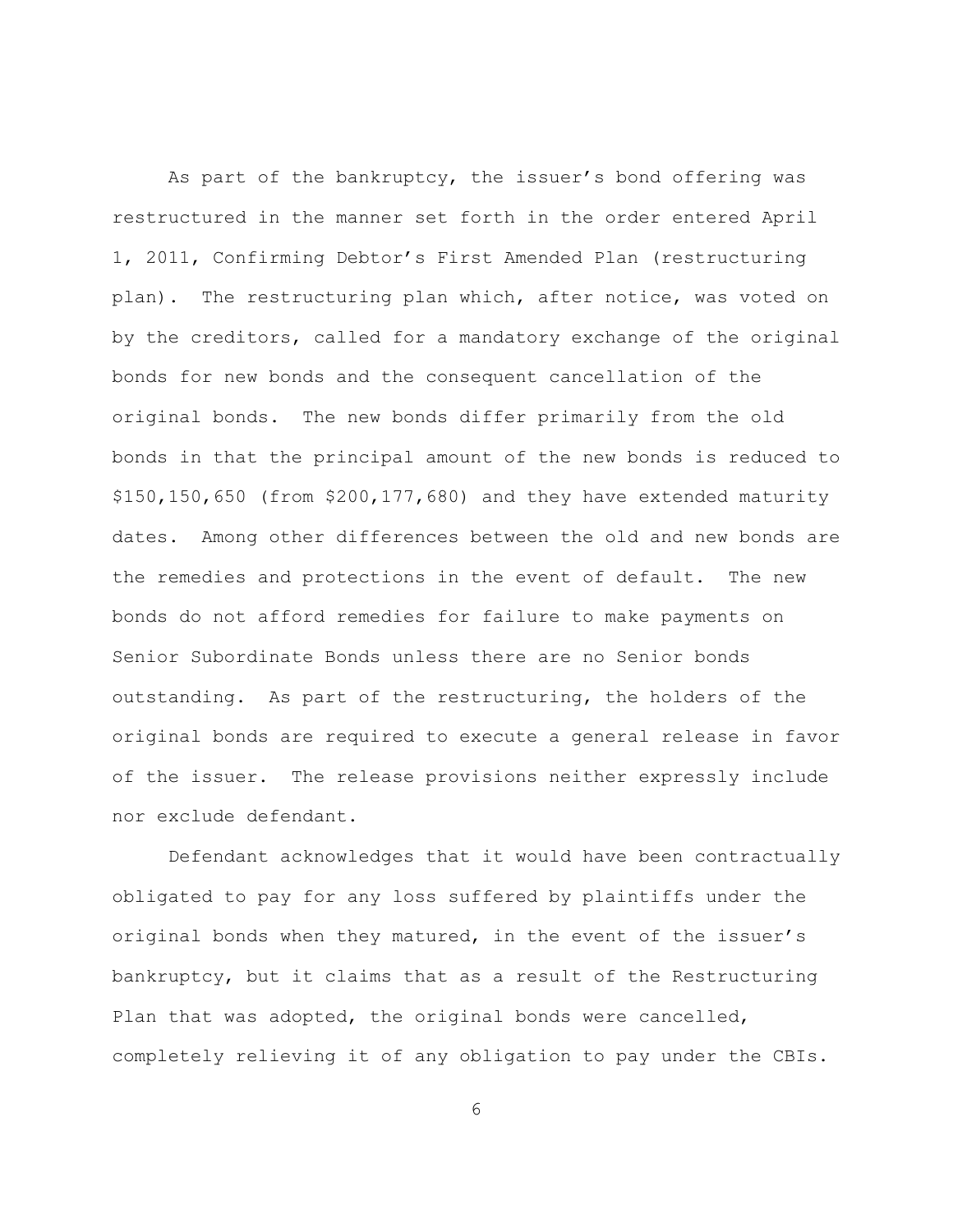The court rejects this position because it is inconsistent with the terms of the policies and contrary to law.

The CBIs are financial quaranty insurance policies, which defendant is specially licensed to sell throughout the United States, including New York. As a monoline insurer, defendant is only authorized to sell this kind of insurance (*see Matter of McFerrin-Clancy v Insurance Dept. of State of New York*, 23 Misc 3d 1223[A], 2009 NY Slip Op 52257[U] [Sup Ct New York County 2009]). The policies are primarily governed by Article 69 of the Insurance Law. While they have some unique characteristics, they are generally subject to the same laws and principles underlying insurance policies in general (*see* Insurance Law §6908). Thus, CBIs are policies of insurance that should be analyzed in accordance with general principles of contract interpretation and insurance law (*see Vigilant Ins. Co. v Bear Stearns Cos., Inc.*, 10 NY3d 170 [2008]).

Insurance policies are to be afforded their plain and ordinary meaning and interpreted in accordance with the reasonable expectations of the insured party (*see Cragg v Allstate Indem. Corp.*, 17 NY3d 118 [2011]). Exclusions from policy obligations must be in clear and unmistakable language *(see Pioneer Tower Owners Assn. v State Farm Fire and Cas. Co*., 12 NY3d 302, 307 [2009]), and if the terms of a policy are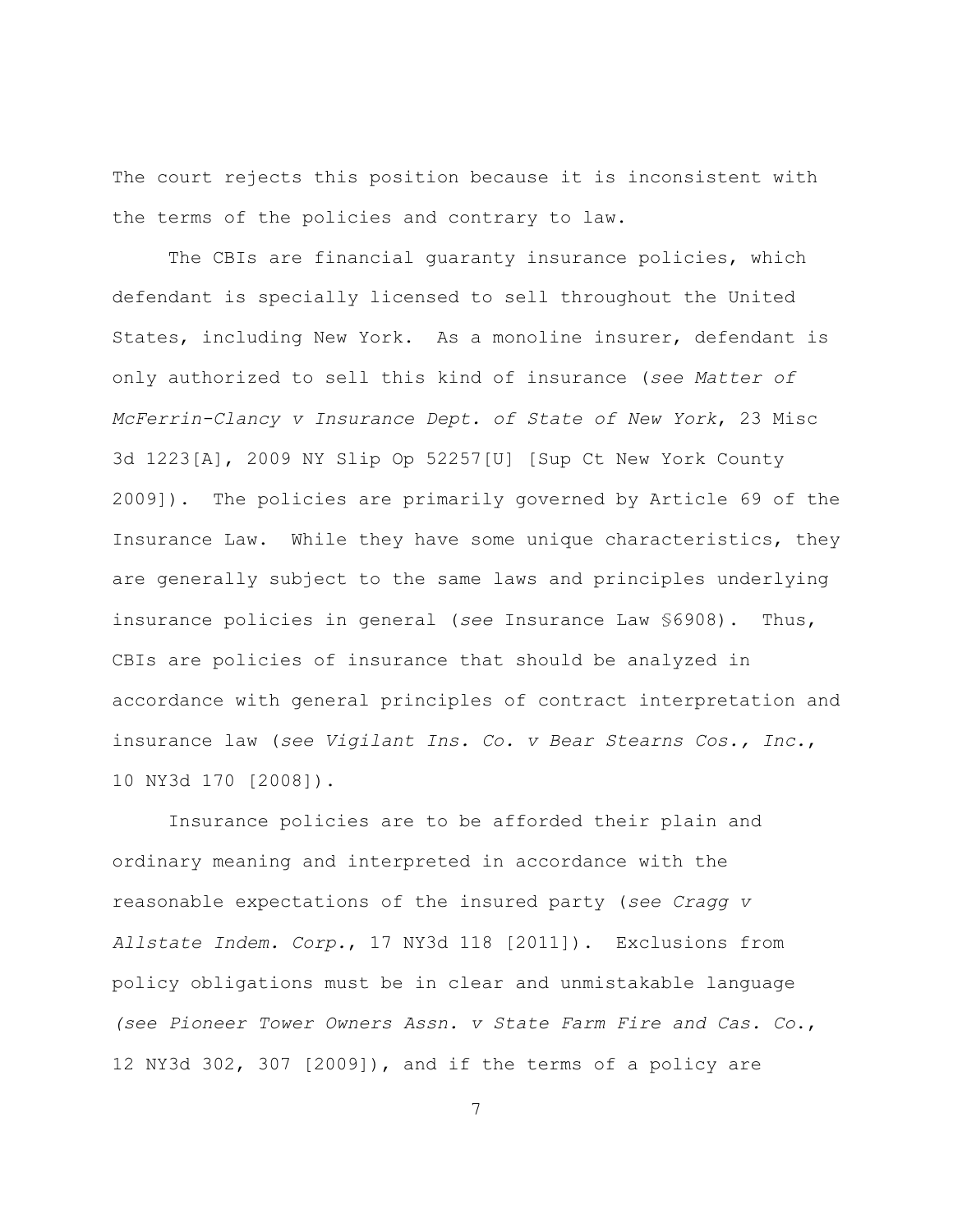ambiguous, any ambiguity must be construed in favor of the insured and against the insurer (*see White v Continental Cas. Co.*, 9 NY3d 264 [2007]. The CBIs each expressly provide that they are to be governed by the laws of the State of New York (*see Aon Risk Servs. v Cusack*, 102 AD3d 461 [1st Dept 2013]).

The plain meaning of the contractual language contained in the CBI requires defendant to absolutely and unconditionally guarantee payment on the individual bonds in the event of the issuer's nonpayment. Issuer insolvency is clearly a covered risk, as is bankruptcy, which is a societal hallmark of insolvency. These are the very risks for which defendant received payment of premiums. The CBIs were noncancellable, with a narrow exception not applicable here, and did not provide for any exclusion in the event of bankruptcy. The filing of the bankruptcy petition by the issuer is an event of default under the trust agreement and it also served to accelerate plaintiff's claims against the issuer, which the issuer could not fully pay. The restructuring occurred only after the default under the trust agreement had occurred. Confirmation of the restructuring plan made it a certainty that the issuer would not make any future payments to plaintiffs on the original bonds at their respective maturity dates. It is the restructuring of the bonds and their reissuance in a lower principal amount with a longer payment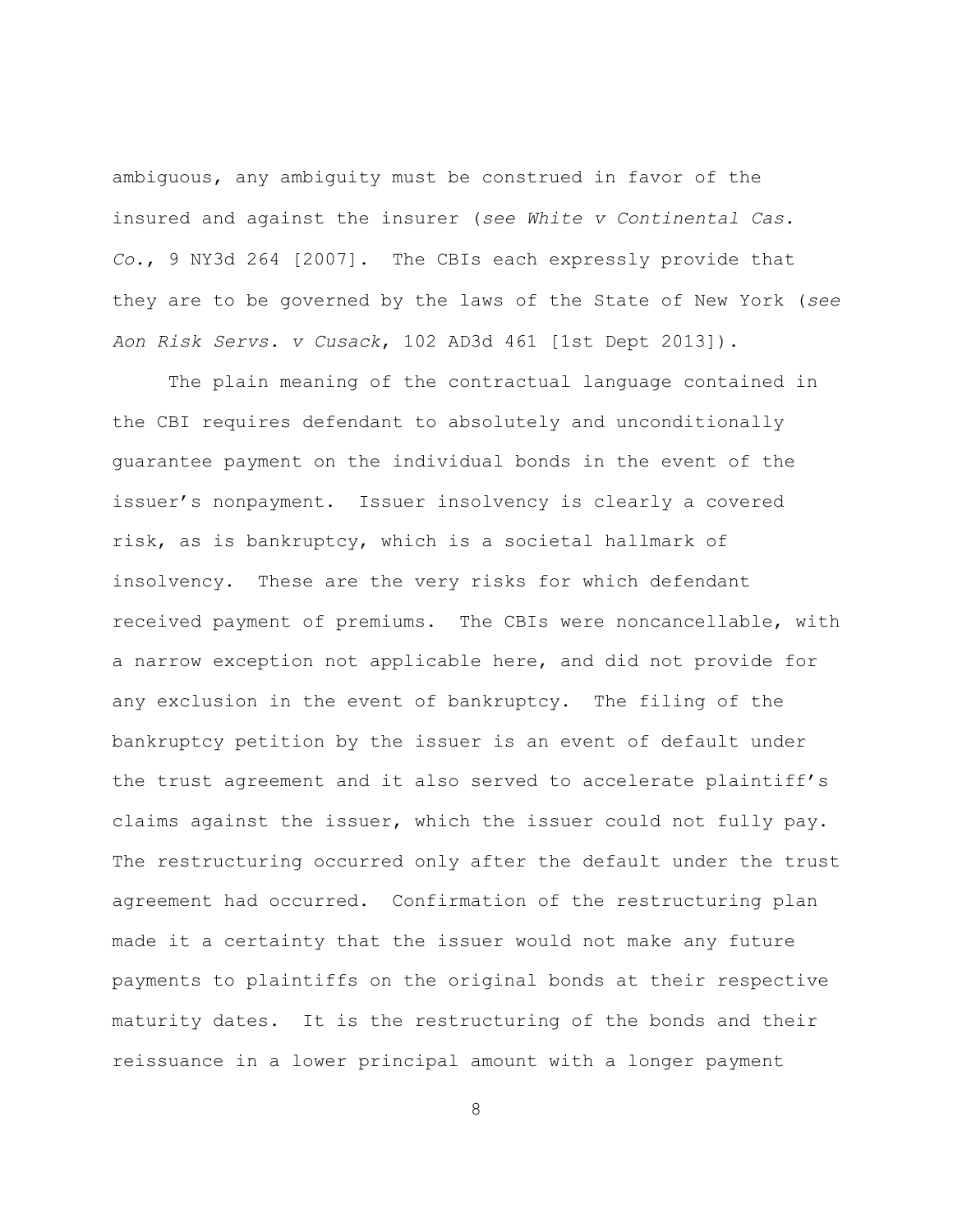period that concretely represents that plaintiffs have sustained a loss.

Neither the restructuring plan, nor the issuer's discharge of debt in the bankruptcy proceeding, changed the obligations under the parties' contracts of insurance. Although releases were made in favor of the issuer and others, the terms of the releases do not include, and consequently do not extend to, defendant (*see Union Trust Co. v Willsea*, 275 NY 164, 167 [1937]; *Culver v Parsons*, 7 AD3d 931 [3d Dept 2004]). Additionally, while the Bankruptcy Court had jurisdiction and power to permanently enjoin claims and actions against nondebtors, it did not issue such an order in favor of defendant (*see In re Connector 2000 Assn*., 447 BR 752, 767 [Bankr D SC 2011]).

 Defendant's primary argument is that the cancellation of the original bonds and replacement with new and materially different bonds under the restructuring plan relieves it from any obligation to make payments to plaintiffs under the policies. It relies on the principle of law that a surety/guarantor is relieved of liability where, without its consent, there is any alteration of the underlying insured obligation (*see Bier Pension Plan Trust v Estate of Schneierson*, 74 NY2d 312, 315 [1989]). We do not go so far as to adopt plaintiffs' position that a monoline insurer can never assert such a defense on account of the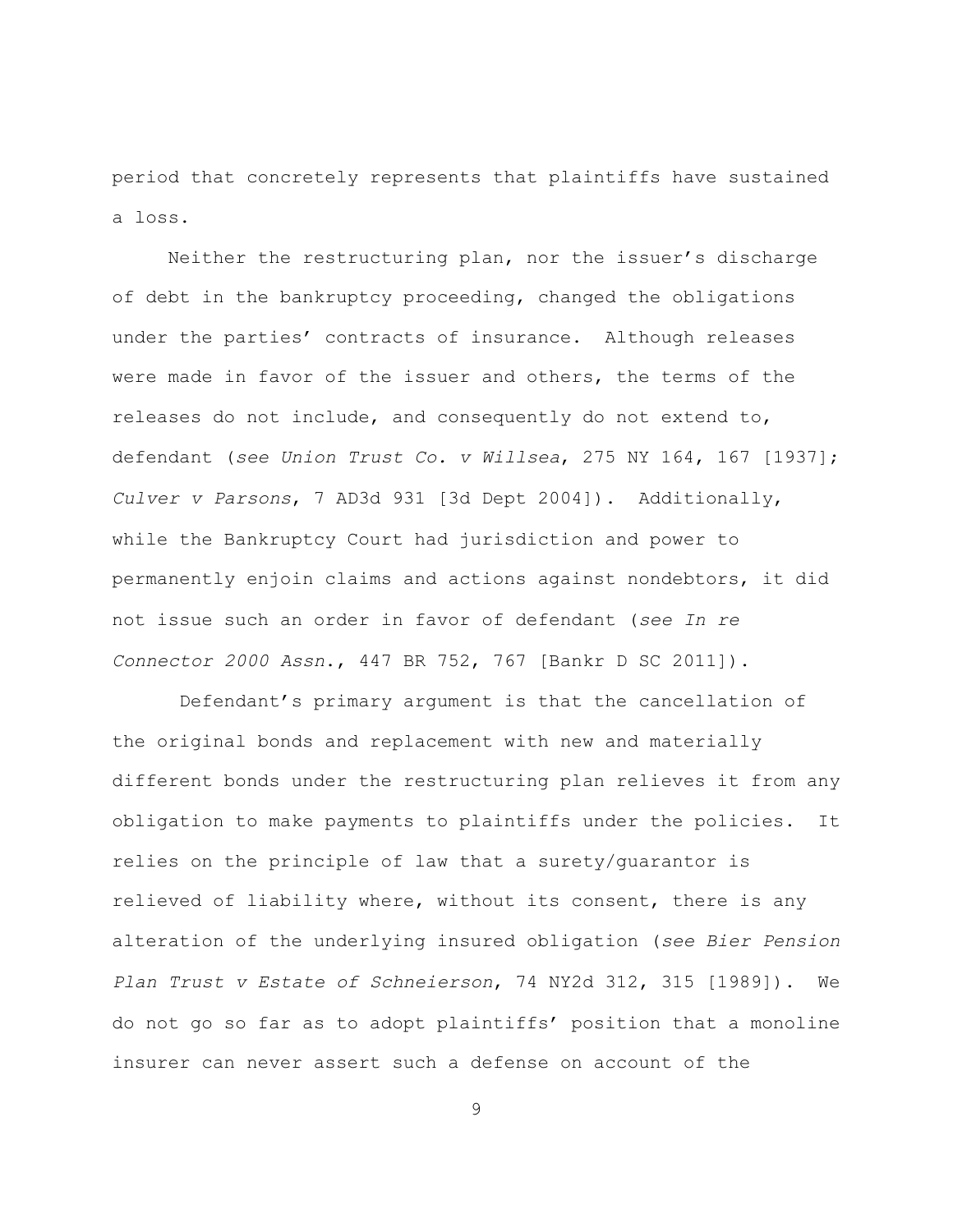insurer's unique statutory right to accelerate payment. We find, however, that this common-law defense has no application to the CBIs at issue.

The defense is inconsistent with the nature and purpose of the policies themselves. As noted, the policies are noncancellable, except for a narrow nonapplicable exception. Noncancellability is consistent with and integral to the singular risk that the CBIs were clearly intended to cover, which is the insolvency or bankruptcy of the issuer. Reorganization is a likely, if not desirable outcome of bankruptcy, so that when a municipal bond issuer files for bankruptcy, such reorganization should not in itself vitiate obligations under contracts with third parties. If defendant were allowed to assert the common law defense it proposes, defendant would avoid paying for the very risk it undertook to insure and for which it received premiums.

The cases relied upon by defendant only apply the defense to the situation where the debtor and creditor have entered into a private agreement altering the terms of the obligations that were guaranteed. None of the cases arise in the context of a bankruptcy proceeding where the alteration is part of a reorganization plan and court ordered (*see Bier Pension Plan, 74 NY2d at 315*; *Geiger v ENAP, Inc.*, 264 AD2d 755 [2d Dept 1999]; *In*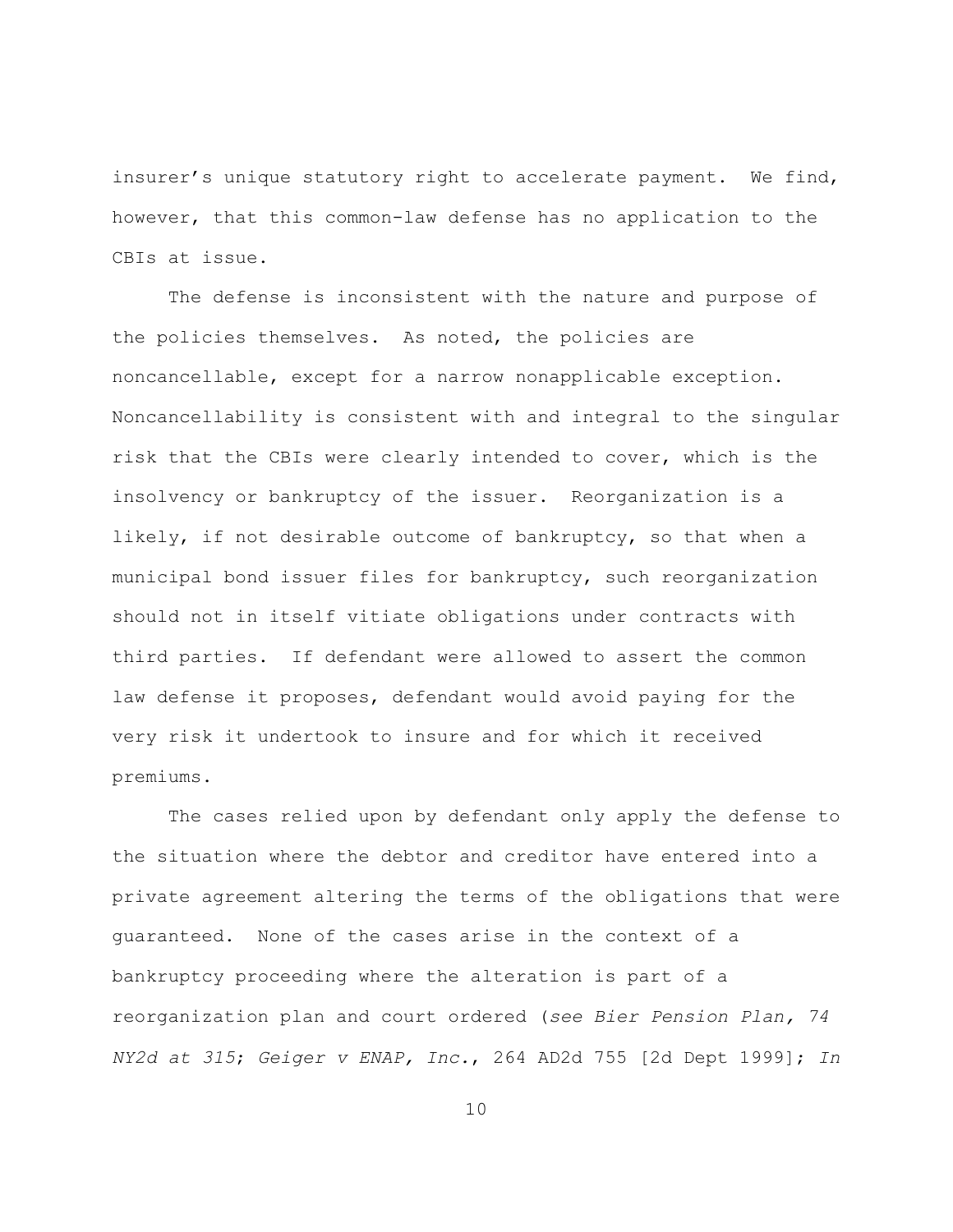*re Dexel Bernham Lambert Group, Inc.*, 151 BR 674 [Bankr SD NY 1993], *affd* 157 BR 532 [SD NY 1993]). Additionally, there is no claim made that by virtue of the bond exchange defendant is now obligated to insure payment on the new bonds. Plaintiffs' claim is, as it should be, only for the known default under the original bonds, which was the very risk that defendant was insuring under the CBIs. Defendant's arguments about having to bear increased risk associated with the new bonds is misplaced. The new bonds are meaningful in terms of subrogation rights and/or offsets to payment. The loss that is payable under the CBIs takes into account any partial value received by the bond holder from the issuer, which in this case would reflect and be equal to the value of the new bonds. This is different than the risk of insuring the new bonds, which defendant is not required to assume under the restructuring plan. Because defendant has the sole right to accelerate payment for the losses to plaintiffs occurring as a result of issuer nonpayment under the original bonds, defendant has control over when it makes payments and it can do so at a time when it believes the value of the new bonds is favorable to it, provided payment is no later than the maturity date on the original bonds.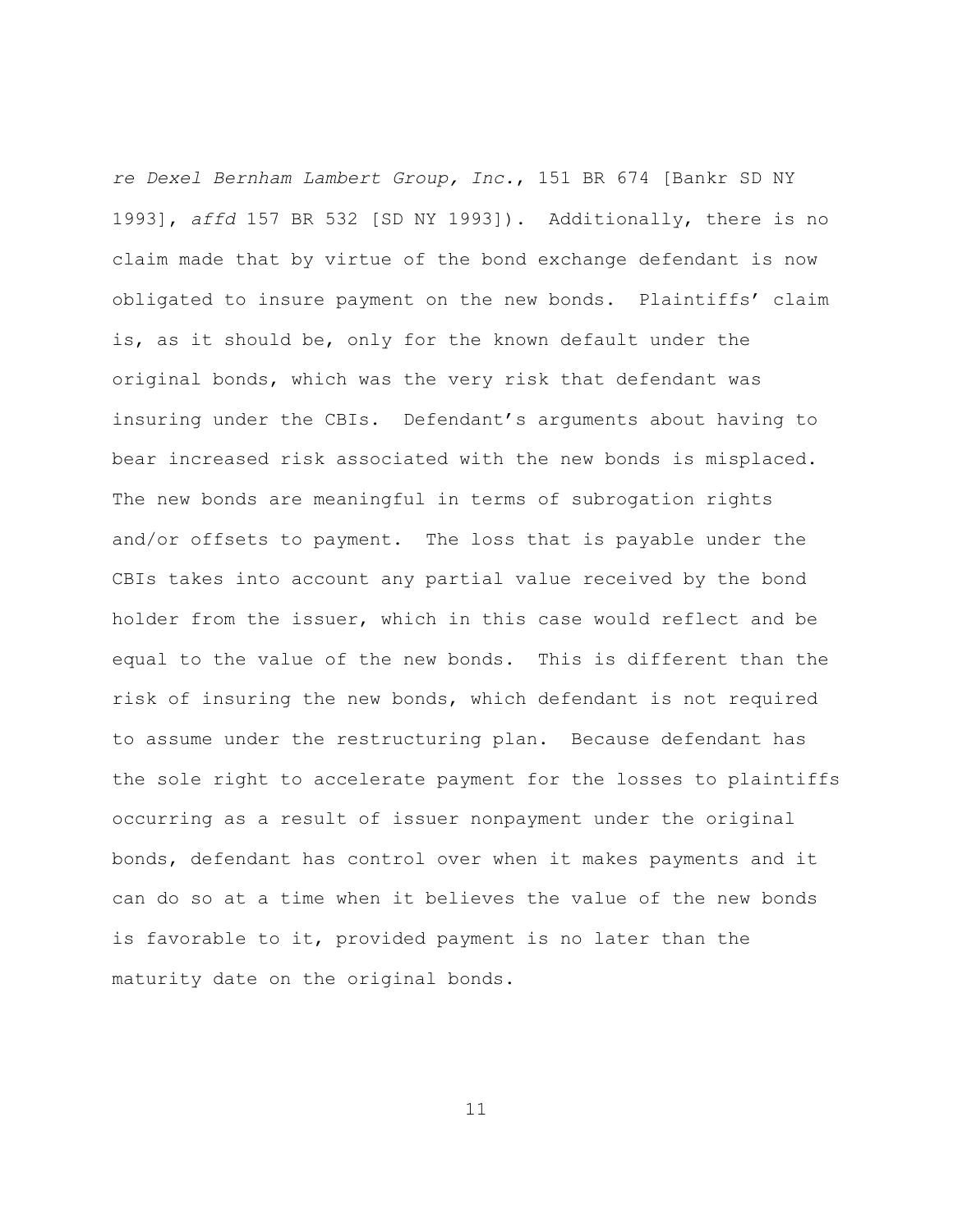Since it is undisputed that plaintiffs are not the owners of Enhanced CUSIP Nos. 20786LCS8 and 20786LCU3, the court below erred in including these bonds in its order and judgment.

We have considered defendant's remaining arguments and find them unavailing.

Accordingly, the order and judgment (one paper) of the Supreme Court, New York County (Charles Ramos, J.), entered August 14, 2012, which denied defendant ACA Financial Guaranty Corporation's motion for summary judgment seeking a declaration that it was not obligated to provide coverage under the terms of the financial guaranty insurance policies it issued, and granted the cross motion for summary judgment by plaintiffs Oppenheimer AMT-Free Municipals, Oppenheimer Multi-State Municipal Trust and Oppenheimer Municipal Fund, declaring that defendant was required to provide coverage, should be modified, on the law, to delete reference to Enhanced Committee on Uniform Security